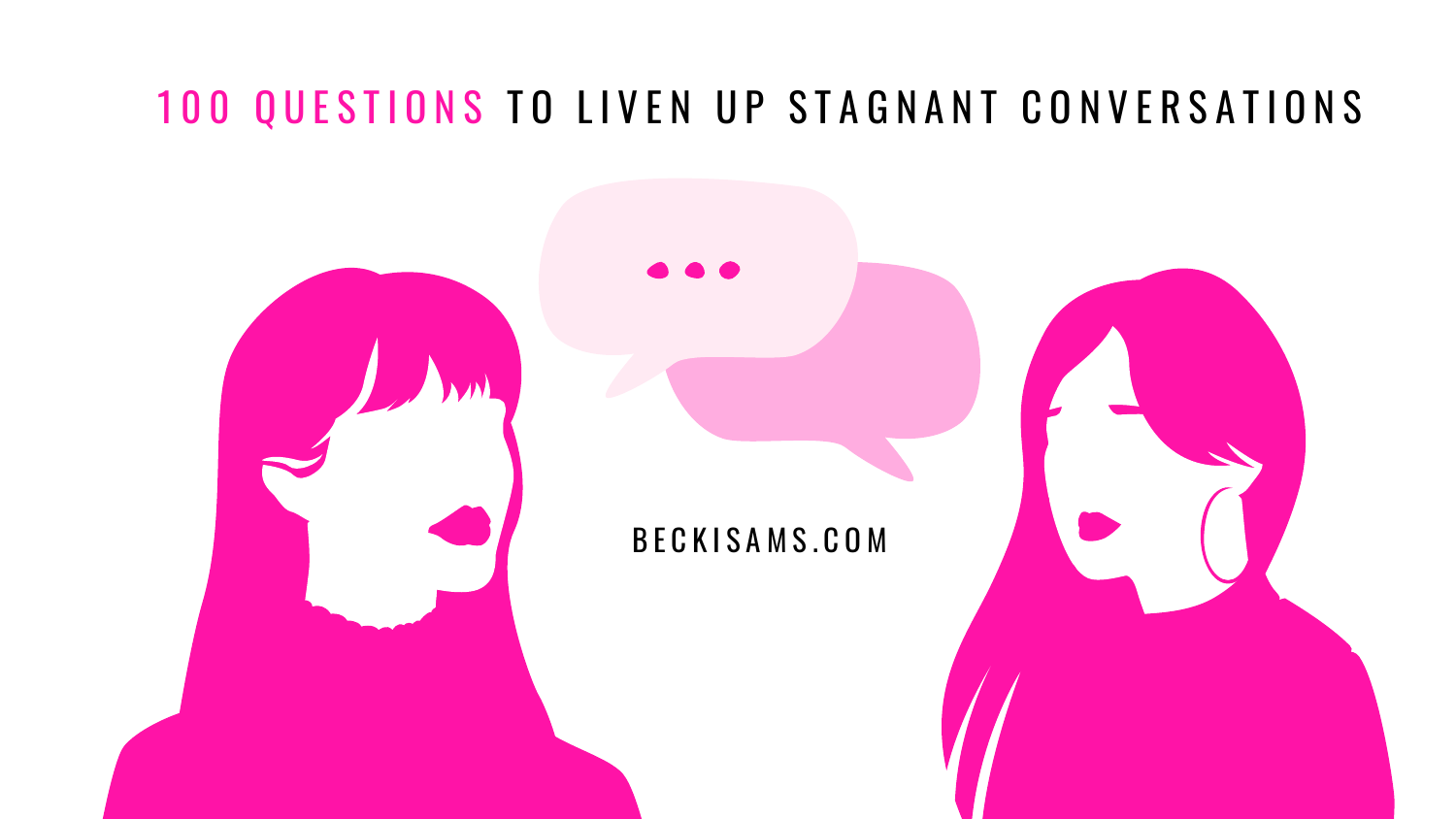When do you feel most alive? When do you feel most powerful? When do you shine? When do you feel your absolute best? Who do you feel you can be your authentic self with? Who can you talk to about anything? Who do you turn to in a crisis? Who are you secretly (or not so secretly) jealous of? Who would play you in a movie about your life? Who's the most interesting person you know? Who are you working to become? Who's had the biggest influence on your life? What's been the best part of your day today? What are your current obsessions? What do you love to do for fun? What are you excited about right now? What do you really geek out about? What are you dying to learn more about? What do you want to be known for? What legacy do you want to leave?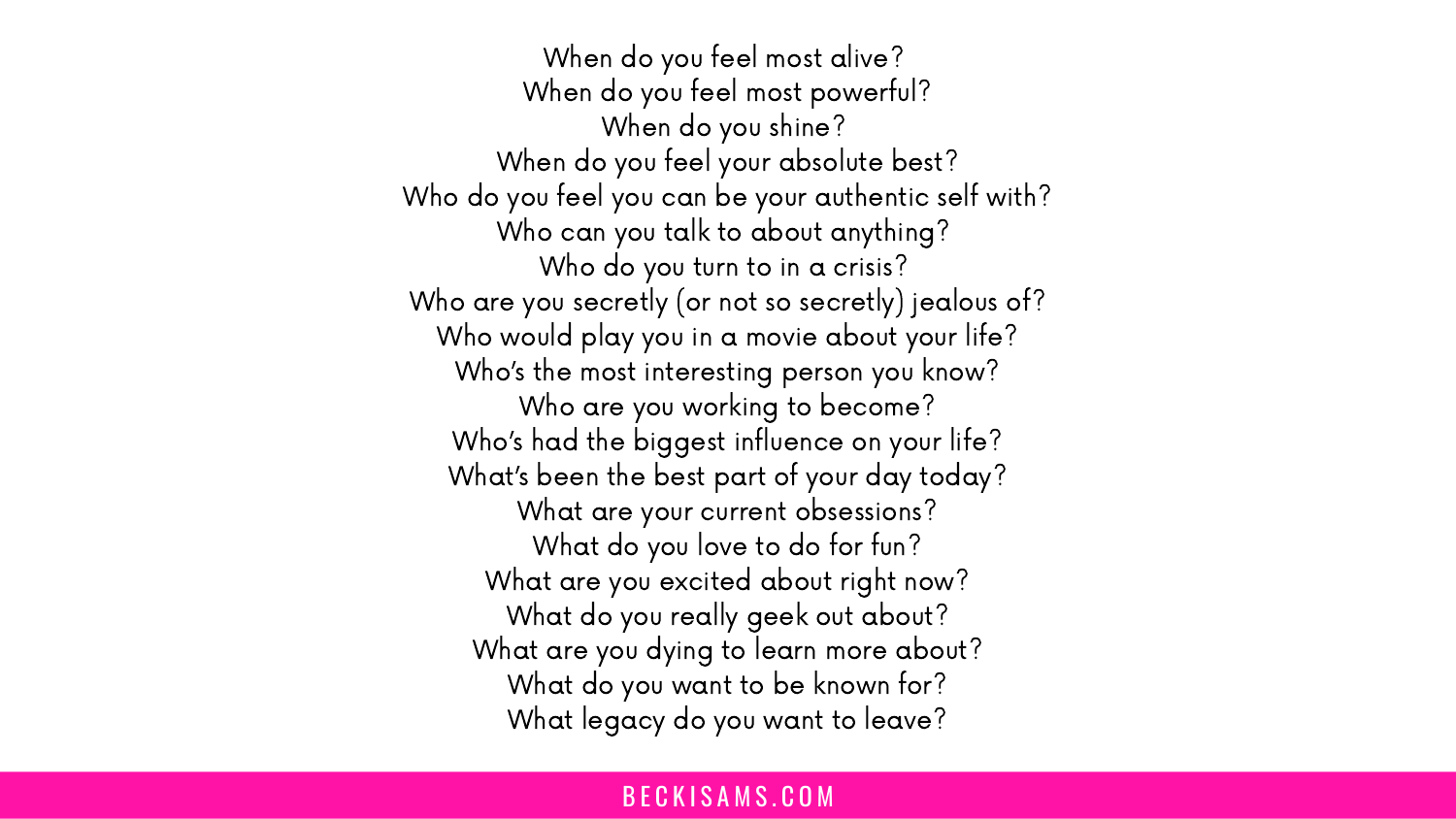What do you value most in a friendship? What are you bored of? What breaks your heart? What are you most afraid of? What are you most proud of? What do you think would make the world a better place? What are you really grateful for? What energises you? What drains you? What do people usually ask you for help with? What advice do you give others but struggle to follow yourself? What did you want to be when you grew up? What would a perfect day look like to you? What really freaks you out? What would the title of your memoir be? What's the best compliment you ever received? What's the kindest thing a stranger has ever done for you? What's made you smile recently? What's your guiltiest pleasure? What's the best gift you ever received?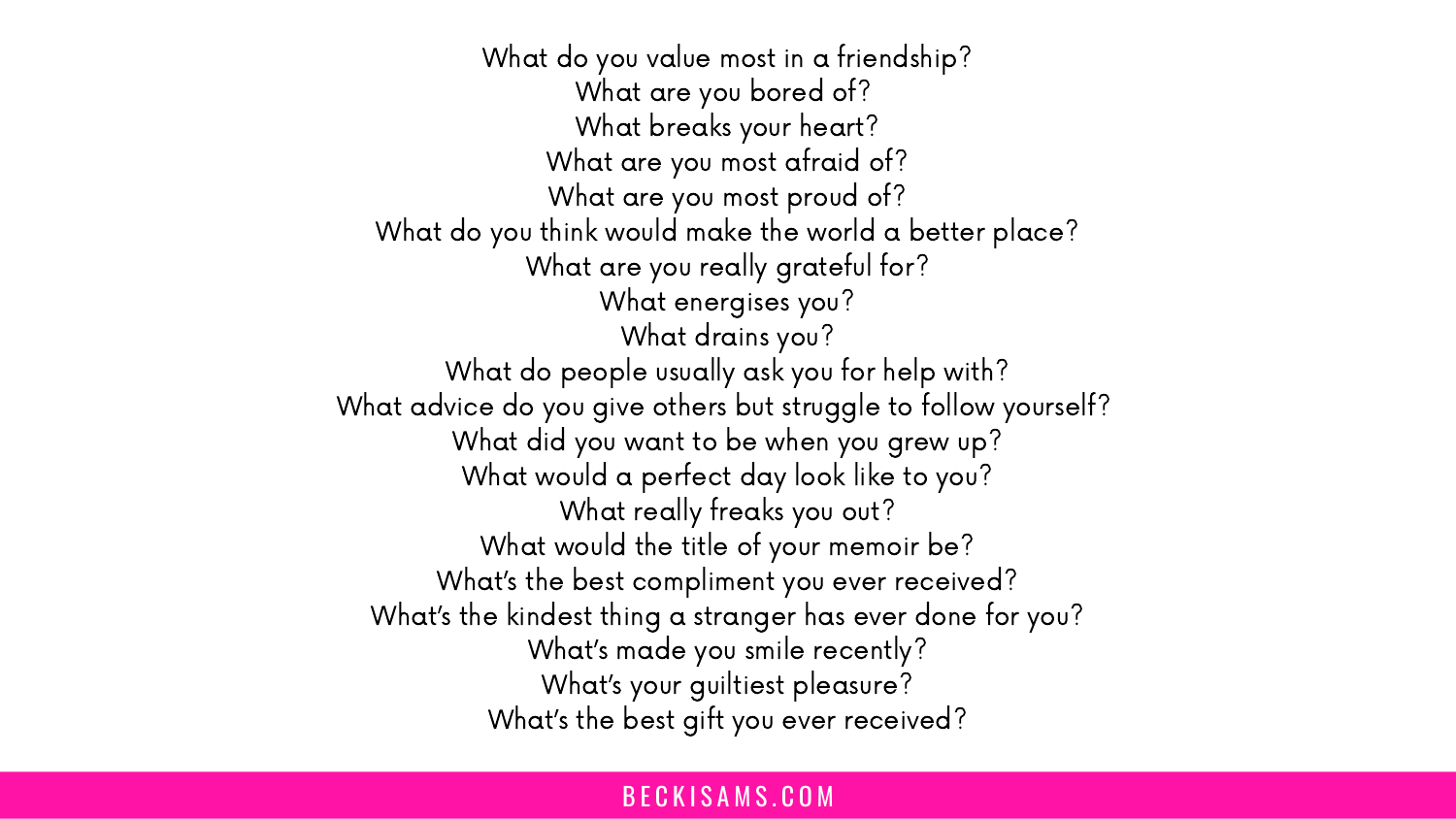What's a mistake you've made that you'll never make again? What's something you've tried that you'll never do again? What's the best piece of advice you've ever been given? What's the worst piece of advice you've ever been given? What's one thing you know for sure? What's one thing you'll never know for sure? What's one thing you think everyone should know about? What's one thing that can instantly make your day? What's the funniest thing that ever happened to you? What's the weirdest thing that ever happened to you? What's something I'd be surprised to learn about you? What's one misconception people often have about you? What's your absolute favourite song? What's your absolute favourite movie? What's your most prized possession? What's your most treasured memory? What's your biggest regret? When do you get your best ideas? When's the last time you followed your gut instinct? When's the last time you ignored your gut instinct?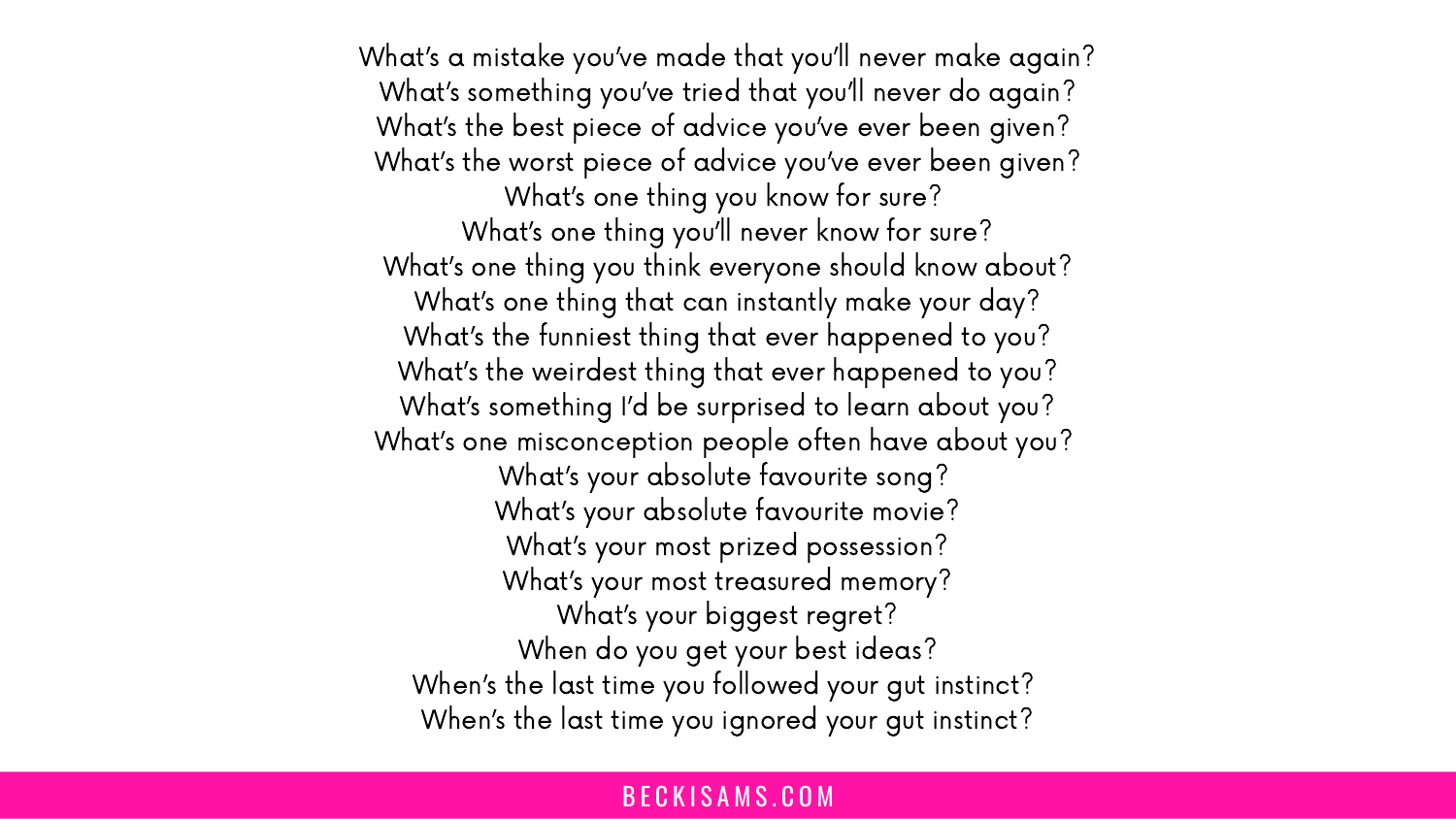When's the last time you took a big risk, and what happened? When's the last time you laughed until you cried? When did you last cry? How do you "turn around" a difficult day? How do you deal with criticism? How do you stay calm when things are falling apart? How do you handle saying no to stuff you don't want to do? How do you cheer yourself up when you're having a bad day? How do you cope with stress? How do you make space for downtime? Do you have a morning ritual? Do you have an evening ritual? Do you have a favourite holiday hotspot? Do you ever yearn for life before social media? Do you think dreams have any meaning? Do you have any recurring dreams? Do you ever get in your own way? Do you have a hidden talent? Do you have a secret you've never shared with anyone? Can you tell when someone's lying?